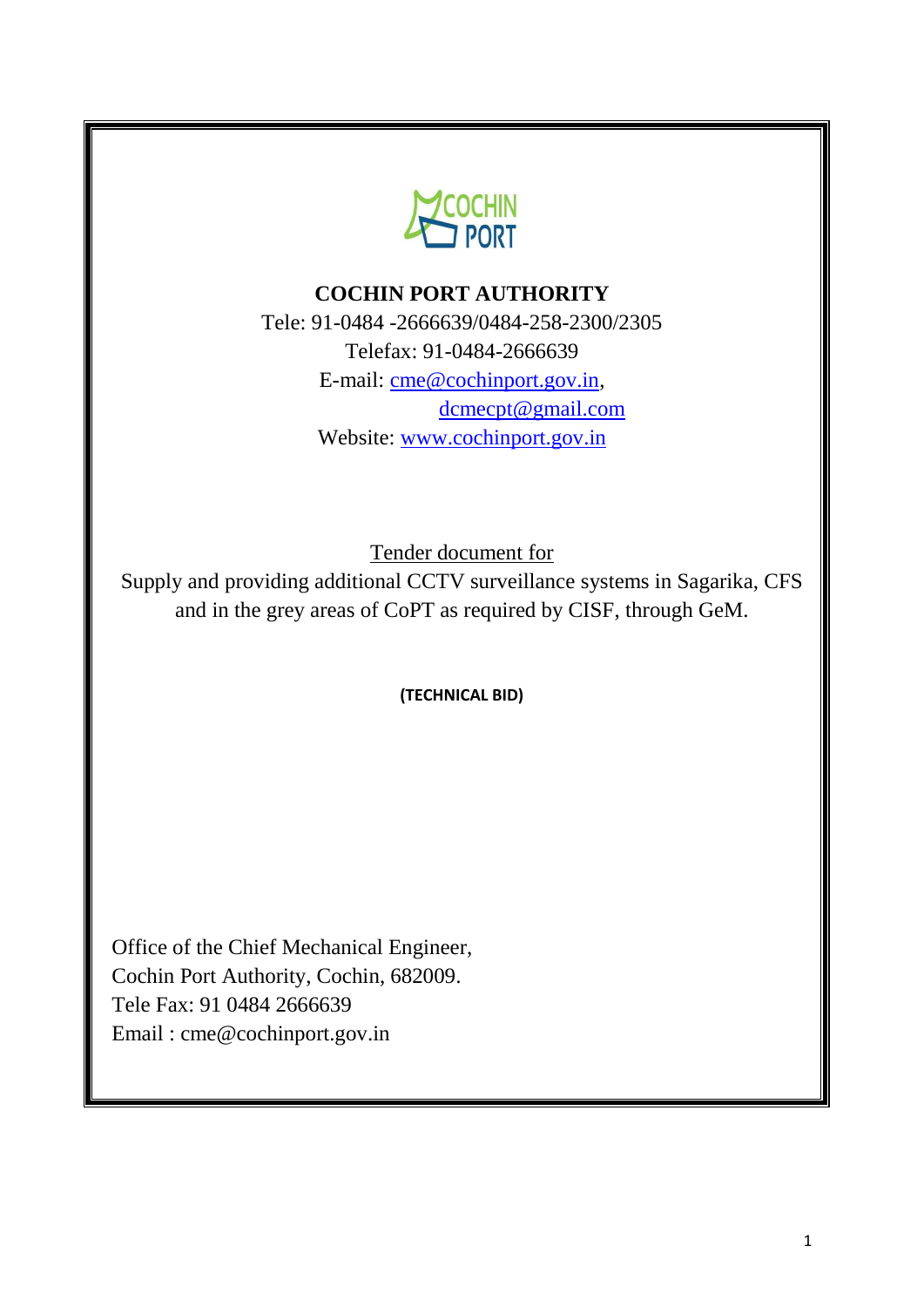

# **COCHIN PORT AUTHORITY**

**Tele: 91-0484-2666639/0484-2582300 Office of the website: [www.cochinport.gov.in](http://www.cochinport.gov.in/) Chief Mechanical Engineer, TeleFax: 91 0484 2666639 Cochin Port Authority,** Email:cme@cochinport.gov.in Willingdon Island,

**Cochin-682 009, Kerala.**

#### **Notice Inviting Tender**

**1.** Tenders are invited through Government e- Marketing Place (GeM portal) in Single Stage Two Cover bidding procedure [Technical Bid and Financial Bid], by the Chief Mechanical Engineer, Cochin Port Authority, Willingdon Island, Cochin-682009, from reputed firms meeting the Minimum Qualification Criteria specified below for **"Supply and providing additional CCTV surveillance systems in Sagarika, CFS and in the grey areas of CoPA as required by CISF".** Tenderers, who fulfill the Minimum Qualification Criteria and Terms and Conditions given below, may register their tenders through GeM well in advance on or before the scheduled date of submission.

#### **2. Minimum Qualification Criteria***(MQC)***:**

The tenderer must fulfill the following Minimum Qualification Criteria to prove the techno-commercial competence and submit the documents in support thereof:

#### **2.1. Experience:**

**a)** The tenderer should be an Original Equipment Manufacturer (OEM) or authorized dealer of IP based CCTV Camera, NVR of reputable makes such as Samsung, Honeywell, Infinova, Pelco, Bosh, Axis.

(The OEM who proposes to participate in the bidding process shall produce the certificate of incorporation or registration certificate. In the case of authorized dealer, the firm has to produce the valid authorization certificate from the OEM).

- **b)** The tenderer on its own shall have the experience of successfully carried out **similar work** as mentioned below, during the last 7 years as on **30th April 2022** at any State / Central Government Departments/ PSUs of Central or State Governments / Local Self establishment/ University Buildings / Railway Stations/ Bus stations / Airports / Reputed business organizations such as Shopping malls, Star rated hotels, Cinema Theatre etc.
	- (i) Three similar completed works each costing not less than **Rs.16,49,400/-** (OR)
	- (ii) Two similar completed works each costing not less than **Rs.20,61,700/-** (OR)
	- (iii) One similar completed work costing not less than **Rs.32,98,800/-.**
- **c)** "Similar work(s)" means "Supply installation and commissioning of IP based CCTV surveillance system, involving fixed camera / PTZ camera, NVR and connected cabling arrangements to their clients during the last seven (7) years ending on 30.04.2022".
- **2.2. Financial Turnover:** Average Annual Financial Turnover of the tenderer during the last three financial years, ending 31.03.2021 (viz. 2018-19, 2019-20 and 2020-21) shall not be less than **Rs.12,37,000/-**
- **2.3.** The tenderer should submit the following documents along with the tender to prove the MQC: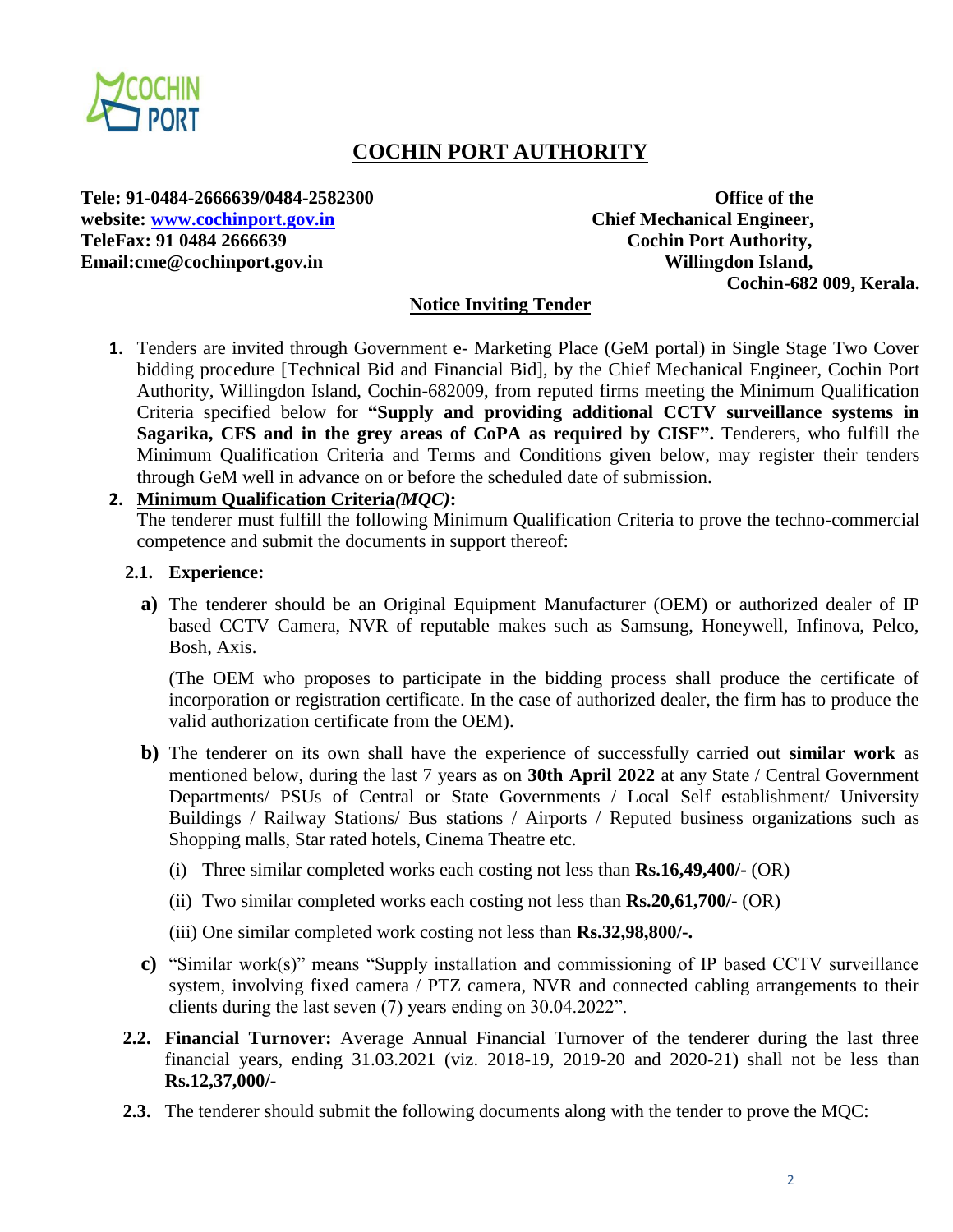- (i) Self attested / notarized copies of Work Order / Contract Agreement / Lease Agreement and certificate of satisfactory performance / completion, with work order number and value of the item(s), issued by the Client as proof for having satisfactorily supplied, installed and commissioned CCTV Surveillance system and accessories. Details of such contracts shall be furnished as per Annexure-4.
- (ii) Enhancement factors as per table given below will be used for the costs of works executed for bringing the financial figures to a common base value in respect of the works completed in past years.

| <b>Year before</b> | <b>Multiplying factor</b> |
|--------------------|---------------------------|
| One year           | 1.07                      |
| Two years          | 1.14                      |
| Three years        | 1.21                      |
| Four years         | 1.28                      |
| Five years         | 1.35                      |
| Six years          | $1\,42$                   |

- (iii) The experience certificate of contracts executed in private sectors / organizations shall be considered for qualification, on submission of TDS certificate along with work order and completion certificate.
- (iv) A statement duly certified by the Chartered Accountant showing the Average Annual Financial Turnover during the last three financial years, (viz. 2018-19, 2019-20 and 2020-21) and audited financial statements for the above three financial years.

## **3. Other Eligibility Considerations**:

**3.1.** Even though the tenderers meet the above qualifying criteria, they are subject to be disqualified if they have (i) made misleading or false representations in the forms, statements and attachments submitted in proof of the qualification requirements; and/or (ii) record of poor performance such as abandoning the works, not properly completing the contract, inordinate delays in completion, litigation history, or financial failures etc.

| Sl. No.        | <b>Item</b>                                                                | <b>Details</b>                                                                                                                                                                                                                                                                                                                           |
|----------------|----------------------------------------------------------------------------|------------------------------------------------------------------------------------------------------------------------------------------------------------------------------------------------------------------------------------------------------------------------------------------------------------------------------------------|
| 1              | Name of the items to be supplied                                           | Supply and providing additional CCTV surveillance                                                                                                                                                                                                                                                                                        |
|                |                                                                            | systems in Sagarika, CFS and in the grey areas of                                                                                                                                                                                                                                                                                        |
|                |                                                                            | CoPT as required by CISF                                                                                                                                                                                                                                                                                                                 |
| $\overline{2}$ | Employer                                                                   | <b>Cochin Port Authority</b>                                                                                                                                                                                                                                                                                                             |
| 3              | Employer's Representative                                                  | <b>Chief Mechanical Engineer</b>                                                                                                                                                                                                                                                                                                         |
| $\overline{4}$ | <b>Executing Authority</b>                                                 | <b>Chief Mechanical Engineer</b>                                                                                                                                                                                                                                                                                                         |
| 5              | <b>Estimated Amount put to Tender</b>                                      | Rs.41,23,533/-                                                                                                                                                                                                                                                                                                                           |
| 6              | <b>Earnest Money Deposit</b><br>(Exemption given as per Cl.no.9)<br>below) | Rs.41,235/- (EMD shall be furnished in the form of<br>Account Payee Demand Draft/Banker's Cheque/Fixed<br>Deposit Receipt /Bank Guarantee from a Commercial Bank<br>in favour of "FA&CAO, Cochin Port Authority", payable<br>at Cochin or online payment in an acceptable form<br>safeguarding the purchaser's interest in all respects) |
| 7              | Validity period of Tender                                                  | 90 days                                                                                                                                                                                                                                                                                                                                  |
| 8              | <b>Completion Period</b>                                                   | 120 days from the date of issue of LoA                                                                                                                                                                                                                                                                                                   |

**4.** Pertinent information to the tender is given in the following tables.

**Table (1)**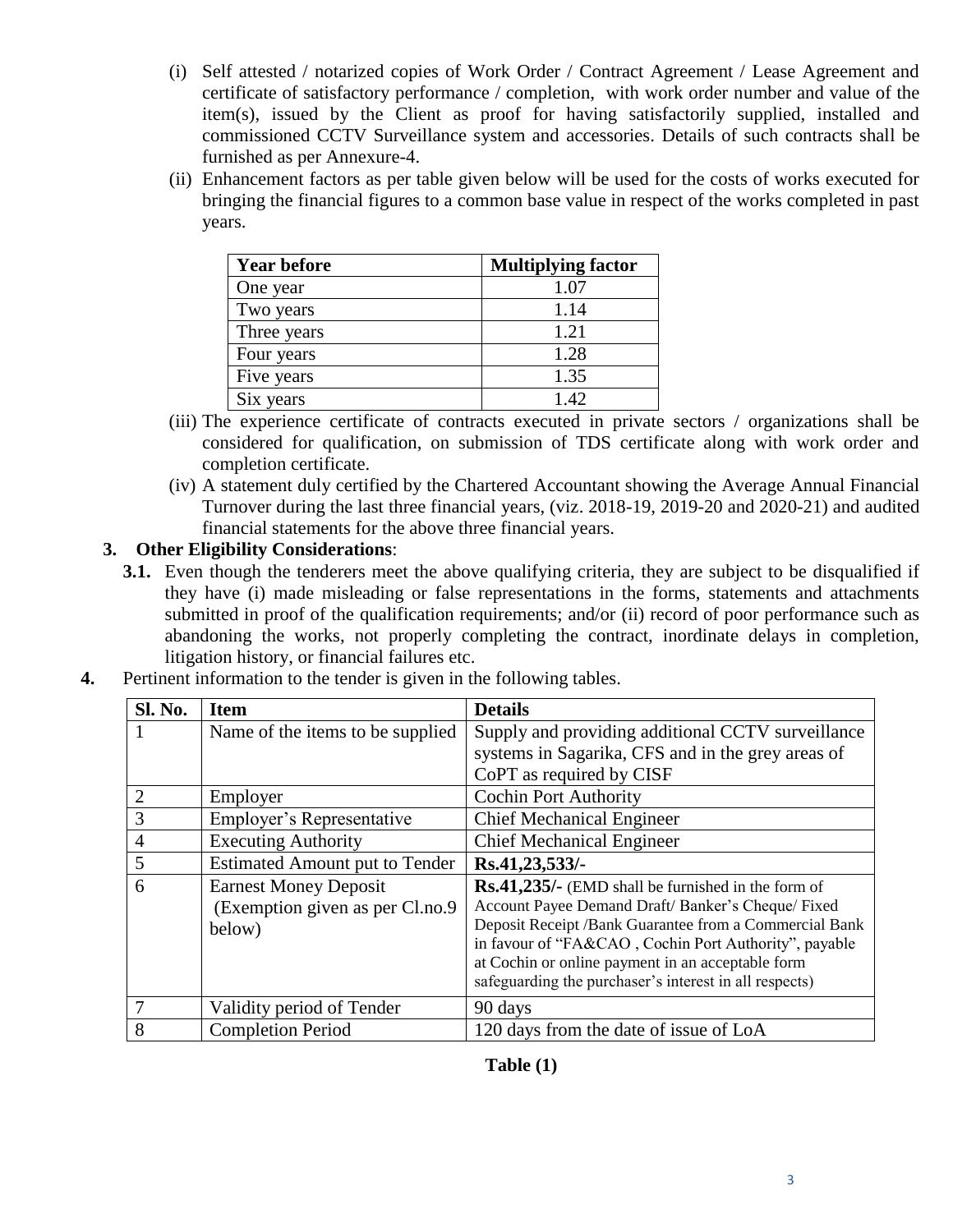| SI.<br>No.                  | <b>Particulars</b>                                              | <b>Date and Time</b>     |
|-----------------------------|-----------------------------------------------------------------|--------------------------|
|                             | Tender e- publication date                                      | <i>05/05/2022</i>        |
| $\mathcal{D}_{\mathcal{L}}$ | Download period of Bid Documents                                | 05/05/2022 TO 26/05/2022 |
| 3                           | Date of pre-bid meeting                                         | 16/05/2022 at 11.30 Hrs. |
| 4                           | Last date for seeking clarification                             | 16/05/2022 11.00 Hrs.    |
| 5                           | Likely date of uploading the<br>addendum / clarification if any | 18/05/2022               |
| 6                           | Last date and time of submission of bid                         | 26/05/2022 at 15.00 hrs  |
|                             | Date and time of opening the bid                                | 26/05/2022 at 15.30 hrs  |

### **5.** The Scope of the work is:

- (i) The requirement, calls for a complete working system and not components thereof. Bids must be complete with all equipment and required accessories along with necessary power systems including standard video connectors, patch connectors, patch leads, mounting and fitting hardware, plugs, sockets and any hardware/software, etc. as required for complete installation of the System under this contract.
- (ii) The scope of this tender includes, Supply installation and commissioning of IP based CCTV surveillance system, involving fixed/PTZ cameras at various locations and NVR, compatible to the existing system.
- (iii) **Function requirement**:
	- a) Easy and convenient operation
	- b) Stability
	- c) Back-up as evidence
	- d) Cameras shall be manufactured with high reliable components, with long lifespan.
	- e) The contractor shall ensure that the system is supplied, installed and commissioned as per user's satisfaction.
	- f) The contractor has to provide Media as required for all the software.
	- g) The installed system shall have the latest version of the applicable software.
	- h) The contractor shall customize the complete system as per user requirement.
	- i) The contractor shall provide software compatibility support to upgraded hardware if any, for the next 10years.
	- j) The scope also includes making good defective materials/items and the workmanship during the guarantee/warrantee period.
- **6.** Cochin Port Authority will not be held responsible for any technical snag or network failure during online bidding. It is the bidder's responsibility to comply with the system requirement, i.e. hardware, software and internet connectivity, at bidder's premises to access the GeM Portal.
- **7.** Under any circumstances, Cochin Port Authority shall not be liable to the bidders for any direct/indirect loss or damages incurred by them, arising out of incorrect use of the GeM Portal or internet connectivity failures. The bidder is responsible to download Addendums/ Amendments/ Errata/ Replies to the queries of the bidder etc., if any, issued by the Employer, from the website before submission of the bid. Any shortfall in submissions of the said Addendums/ Amendments/Errata/Replies to the queries of the bidder duly signed etc. along with the downloaded documents while submitting the bid will not be considered. Incomplete bid documents may be rejected.
- **8.** Bank details of Cochin Port Authority are as follows: State Bank of India, Cochin Port Authority Branch, IFSC Code: SBIN0006367, Account No. 10601197375.

**Table (2)**